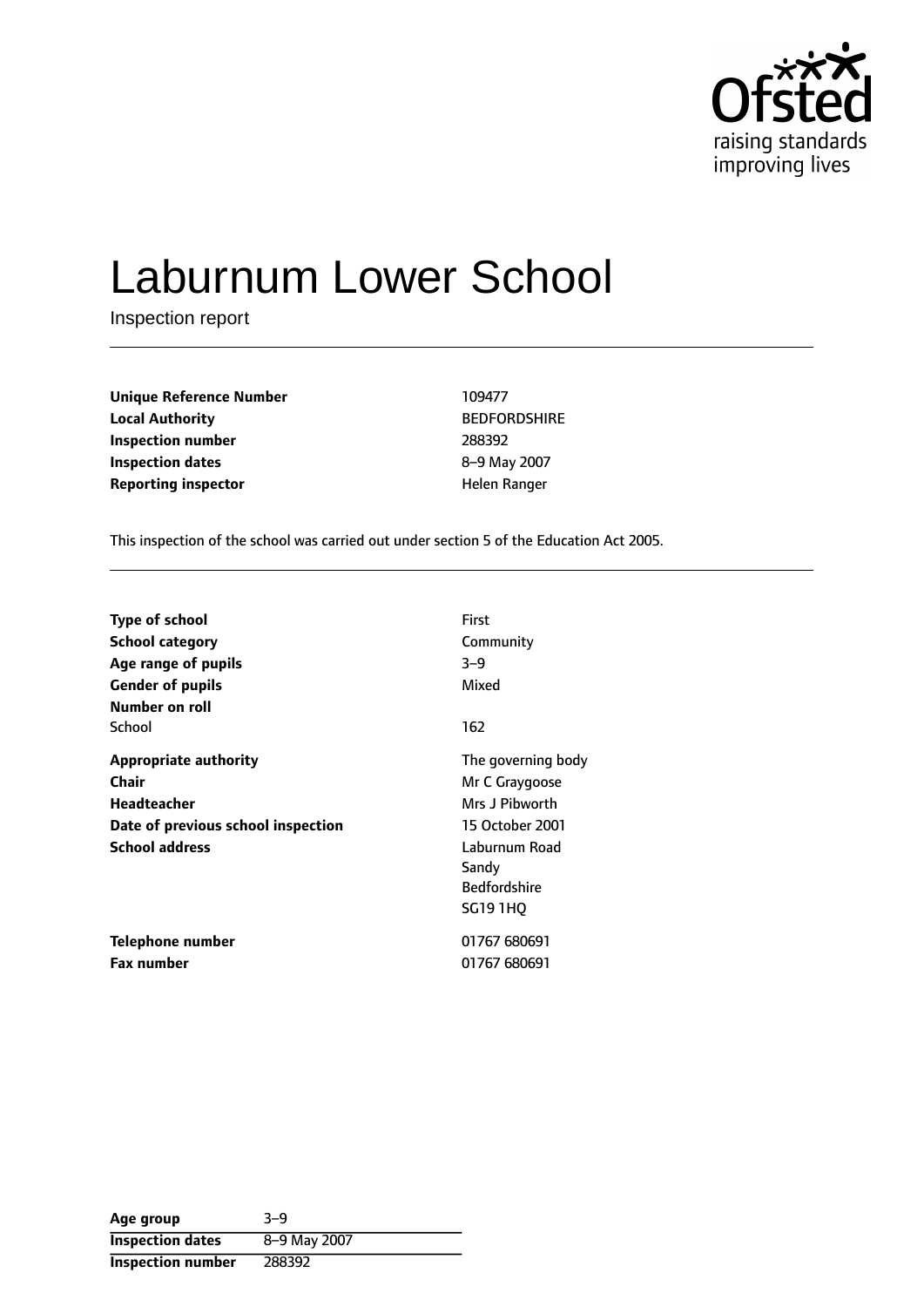.

© Crown copyright 2007

#### Website: www.ofsted.gov.uk

This document may be reproduced in whole or in part for non-commercial educational purposes, provided that the information quoted is reproduced without adaptation and the source and date of publication are stated.

Further copies of this report are obtainable from the school. Under the Education Act 2005, the school must provide a copy of this report free of charge to certain categories of people. A charge not exceeding the full cost of reproduction may be made for any other copies supplied.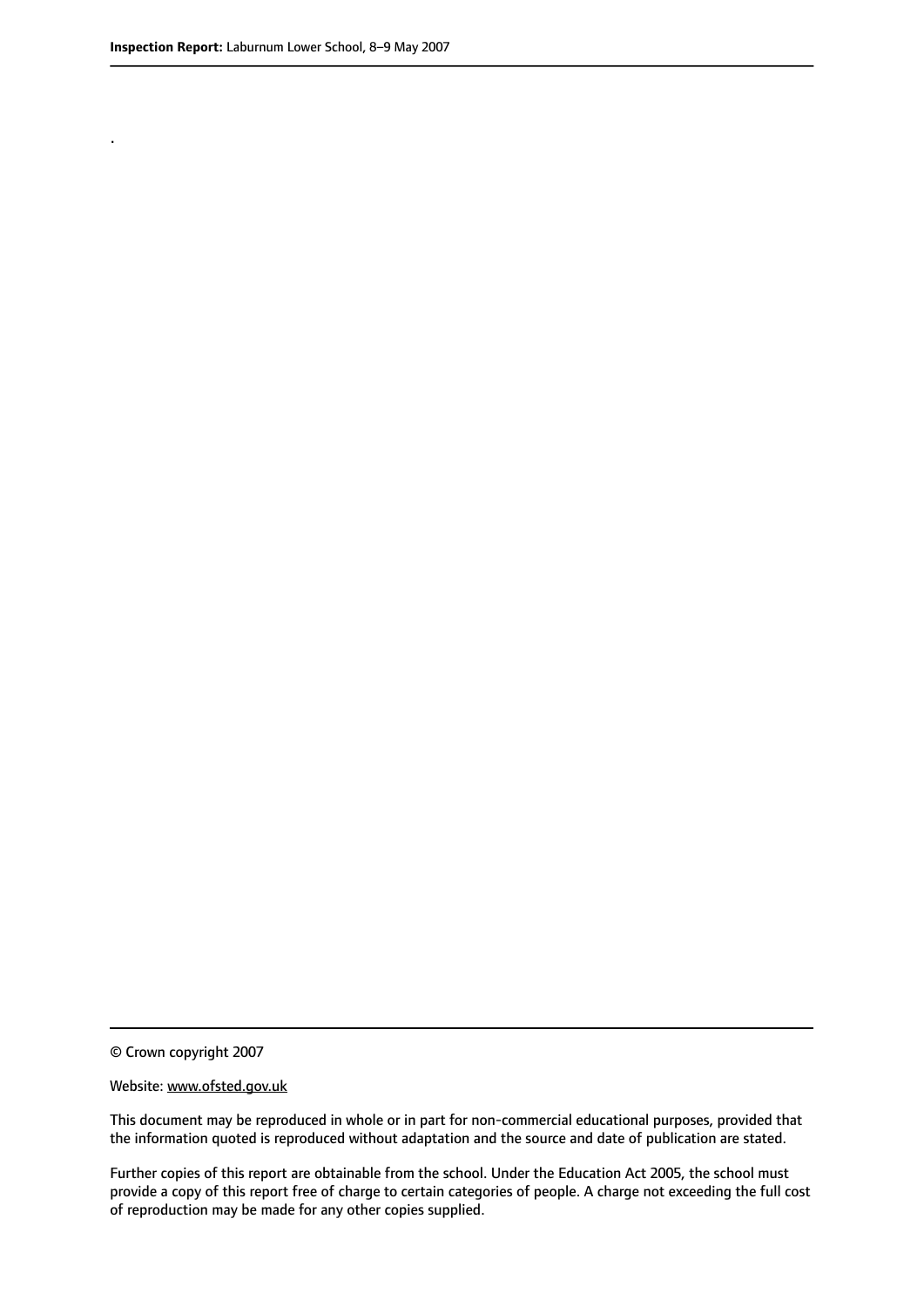# **Introduction**

The inspection was carried out by two Additional Inspectors.

## **Description of the school**

This is a smaller than average school serving its local area. Almost all pupils come from White British families. They represent a very wide range of backgrounds and include pupils from three nearby Traveller sites. A higher than average number of pupils arrive or leave during the school year. In some year groups, this mobility is very significant, for example only a third of the current Year 4 pupils started at the school in Reception. The proportion of pupils with learning difficulties or disabilities is broadly average.

#### **Key for inspection grades**

| Grade 1 | Outstanding  |
|---------|--------------|
| Grade 2 | Good         |
| Grade 3 | Satisfactory |
| Grade 4 | Inadequate   |
|         |              |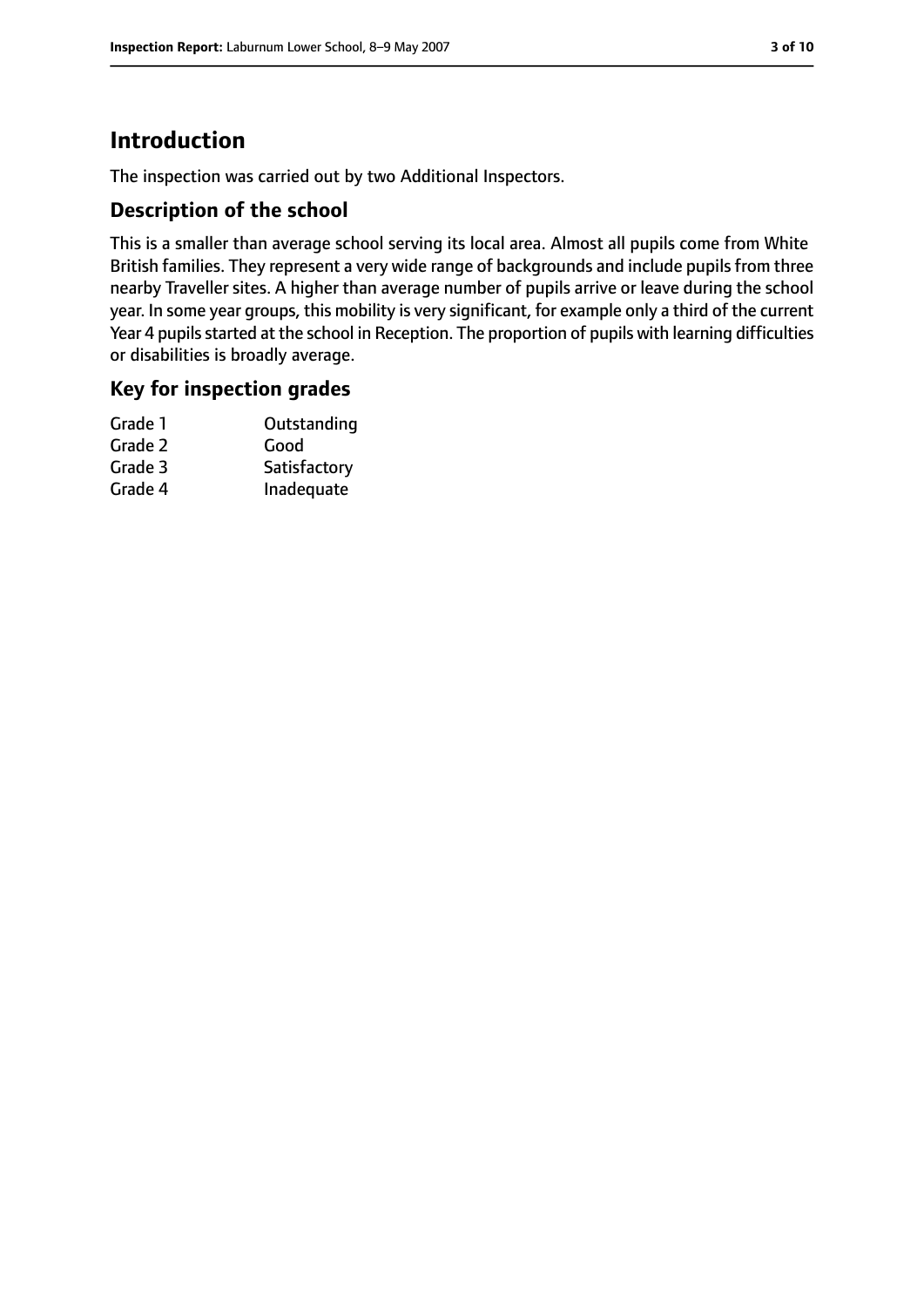## **Overall effectiveness of the school**

#### **Grade: 2**

Laburnum Lower School is right in judging itself to be a good school. It has some important outstanding features and only a few areasfor further improvement. The effective and dedicated leadership of the headteacher, who was new to the school at the time of its last inspection, has enabled the school to improve well and an energetic and competent staff team has been established. Parents' views of the school are much more positive than they were when the school was last inspected. A high proportion of pupils experience changes of school or difficult family circumstances. These children, along with their classmates, receive high quality care, guidance and support that is well tailored to individual needs. They respond extremely well and to the calm, positive ethos. As a result, pupils' personal development and well-being are outstanding.

Pupils of all ages achieve well because the teaching and the curriculum are good. Many start Nursery with standards that are much lower than those typically expected for three-year-olds. By the end of the Reception year, they often have not quite reached the levels expected nationally but they have been given a good start. When they leave at the end of Year 4, pupils come close to reaching average standards in their academic work. Importantly they have developed an interested and mature approach to learning, enjoying lessons and are keen to do their best. Most have sound literacy and numeracy skills, although their handwriting does not always do justice to the content of their written work or enable them to write at speed when necessary.

The school's successes of the past few years have resulted from good leadership and management. It is well placed to continue to improve and gives good value for money. The headteacher has established a good climate for teamwork that has enabled new teachers, sometimes starting their careers at this school, to flourish and take appropriate responsibilities. The recent decision to appoint a deputy headteacher has added depth and talent to the senior team. Governors provide active support and know the school well. There are clear plans for what the school wants to achieve next, although the main development planning document does not detail precisely enough how current initiatives are intended to benefit pupils. This means that the monitoring that takes place, for example during governors' visits, is not as clearly focused as it could be on the impact of any changes that are being made.

#### **What the school should do to improve further**

- Ensure that initiatives for school improvement clearly identify how pupils will benefit from the planned actions, so that staff and governors can monitor their success more efficiently.
- Improve writing standards by ensuring pupils use a well formed and fluent style of handwriting more consistently.

## **Achievement and standards**

#### **Grade: 2**

Pupils make good progress. The school tracks achievement closely to check that, whatever their capabilities or home backgrounds, pupils build systematically on their learning. This is equally the case for those who need extra help in class, for the pupils who are more independent learners, and for those such as the Traveller children whose circumstances change significantly from time to time.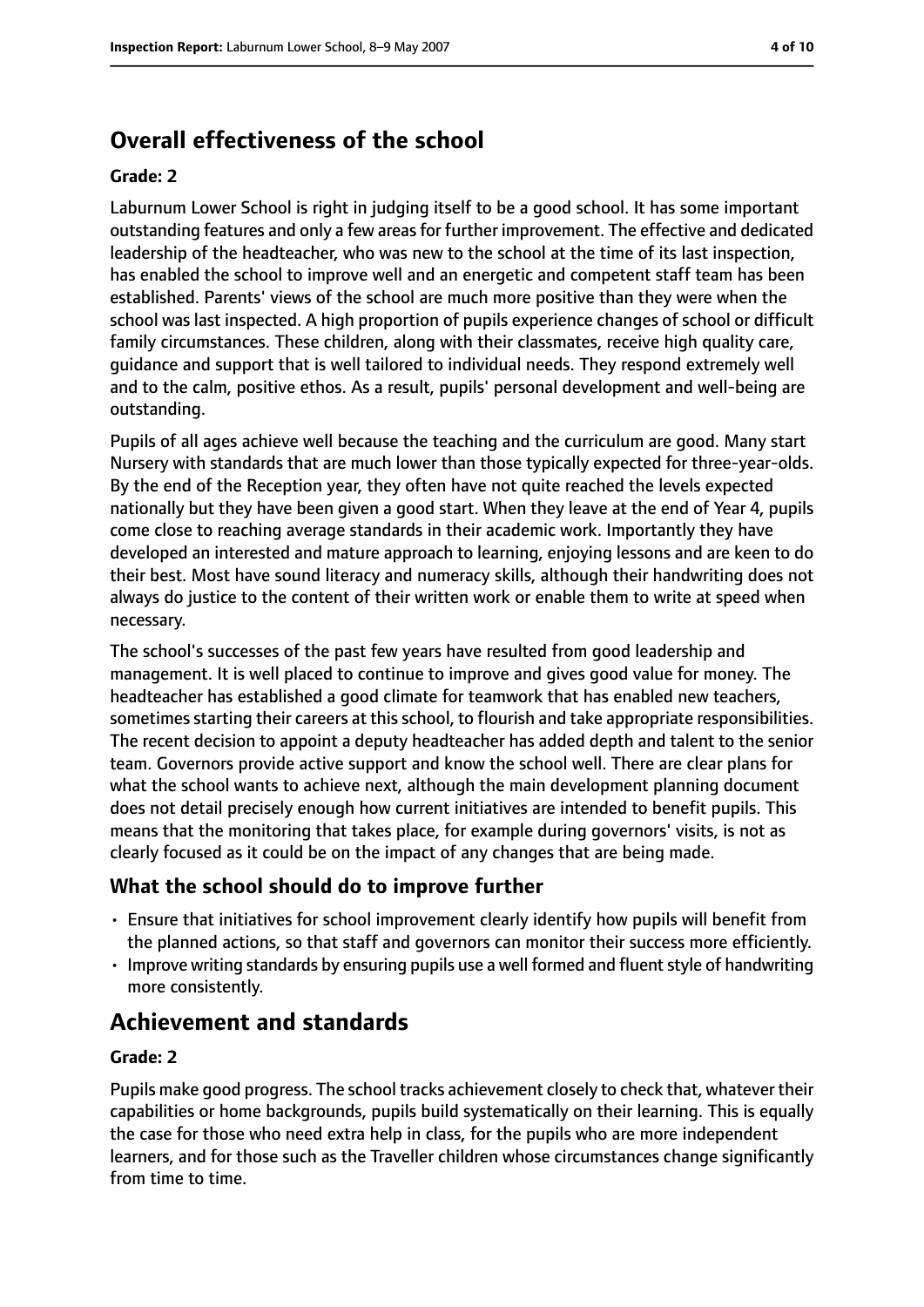The school's results in the Year 2 national assessments in recent years have risen steadily and last year were above the national average. The current Year 2 has a greater proportion of pupils with special educational needs than usual. Overall attainment in this group is below average but represents good progress for their capabilities and compared with their starting points in Year 1. By Year 4, standards are a little below those seen nationally. Here again, the school is able to demonstrate that individuals have made good progress, in spite of so many of them experiencing at least one change of school or needing additional help with their work.

# **Personal development and well-being**

#### **Grade: 1**

Pupils' behaviour is excellent and they have extremely good attitudes towards school. Older pupils often take the initiative in getting the classroom materials needed to progress effectively. Overall spiritual, moral, social and cultural development is good although, culturally, pupils have rather limited experience of the richness of the ethnic diversity in modern Britain. Pupils know a great deal about what is healthy. For instance, they strongly support the school's physical education programme, attending its sports clubs in large numbers. In surveys and discussionsthey say they enjoy school enormously. Attendance is good and has climbed steadily over the past few years. Absence rates are average but include the figures for the Traveller children while they are out of school. Pupils are considerate towards each other, contributing well to a safe environment, and they know many ways of keeping themselves safe. Pupils offer much to the school and wider communities in terms of the many jobs that they carry out around the building, through their school council and initiatives such as charity work. Pupils' strong enterprise skills and social awareness mean that, alongside their sound academic skills, their development towards their future beyond school is good.

# **Quality of provision**

## **Teaching and learning**

#### **Grade: 2**

Teaching and learning are good. Typically, lessons are carefully and imaginatively planned. Teachers use resources, including electronic whiteboards, particularly effectively to capture pupils' interest and to stimulate learning. Often pupils are invited to use such equipment themselves, so they learn skills of oral presentation effectively. On-going assessment and marking are used effectively to set targets for pupils, and to adapt teaching to the needs of different ability groups. Teaching assistants contribute well to this process, often supporting pupils with learning difficulties or disabilities to good effect. Occasionally, teaching offers too much direction to pupils, rather than questioning them and ensuring that they think through answers for themselves.

## **Curriculum and other activities**

#### **Grade: 2**

The curriculum is good and balances all the required subjects well. It is adapted well to meet the needs of all pupils, including those with learning difficulties and the most able. In the Nursery and Reception classes, all areas of learning are planned effectively, although a shortage of covered outdoor space adjoining the classrooms restricts the range of activities when the weather is bad. Because of local planning restrictions, the school has been unable to remedy this. Lunchtime and after-school activities, visits and visitors enhance what is taught very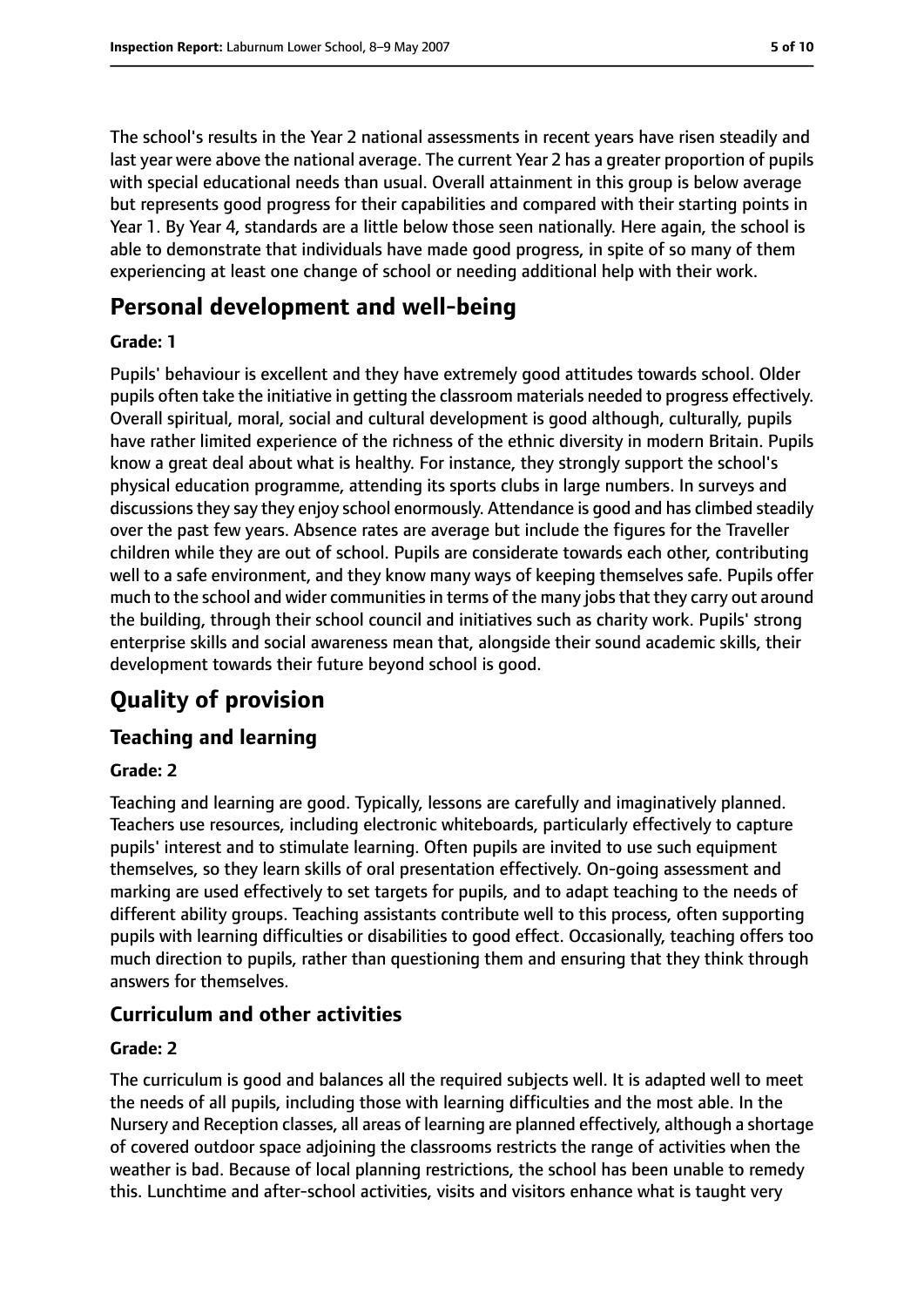strongly. For example, pupils have opportunities to play rounders and football, to use the computers and sing in a choir and the main after-school club makes a valuable daily contribution. Professional coaches and links with other schools are used well. The school benefits from having its own swimming pool. The impact of the school's encouragement of healthy and active lifestyles has been recognised in the recent acquisition of Healthy Schools award.

#### **Care, guidance and support**

#### **Grade: 1**

The school is tireless in its efforts to support pupils and their families. Almost unanimously, parents and children who offered their views to the inspection praised the quality of pastoral and academic care. The school is vigilant in its arrangements to safeguard pupils. It has extensive links with relevant professional organisations and pupils benefit from voluntary support too, such as that given by 'RSVP' - retired volunteers who help with activities such as reading practice. Good systems for giving feedback to pupils, such as marking and target-setting, are used in a consistent way across the school and serve to guide, support and involve pupils in their continuing academic and personal development.

# **Leadership and management**

#### **Grade: 2**

This is a school that is committed to continuous improvement. Since her appointment, the headteacher has appointed able staff and supported their professional development and training well. Both the staff and the governors have reached a stage where good policies and procedures have been agreed. They speak sensibly of the period of consolidation that is now needed to ensure that these have maximum impact on pupils. At the same time they are responding well to local and national initiatives for further improvement. The headteacher receives excellent support from her deputy who plays a lead role for the staff in areas such as early years' education and the management of pupils with learning difficulties or disabilities. Teachers' subject leadership roles are developing well and monitoring of standards, teaching and the curriculum takes place regularly and efficiently. Good use has been made in this direction of local authority advice through the Primary Leadership Programme. Governors carry out their duties well, although their visits to school focus mainly on individual subjects rather than combining these with a scrutiny of the main initiatives for action in other areas.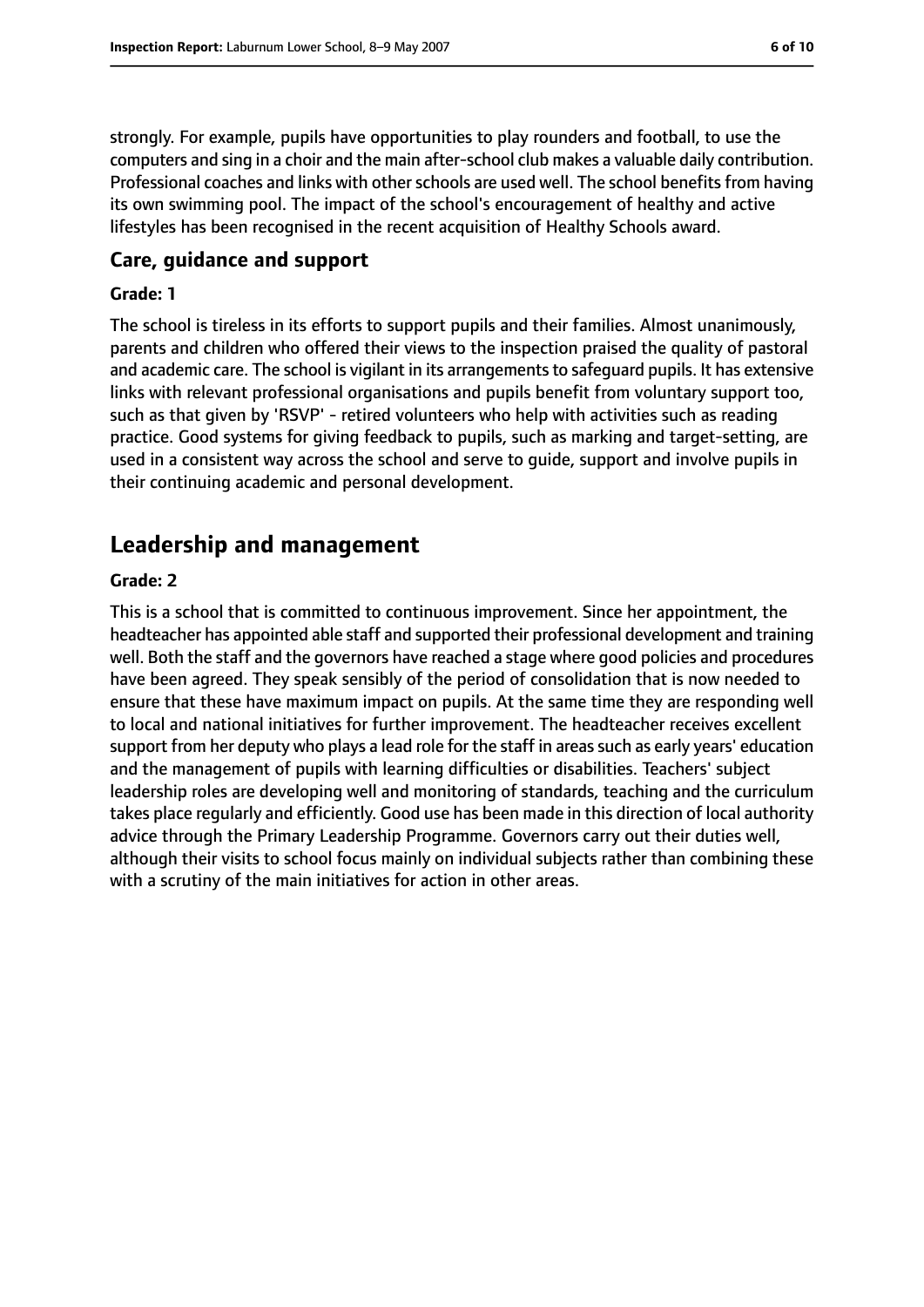**Any complaints about the inspection or the report should be made following the procedures set out in the guidance 'Complaints about school inspection', which is available from Ofsted's website: www.ofsted.gov.uk.**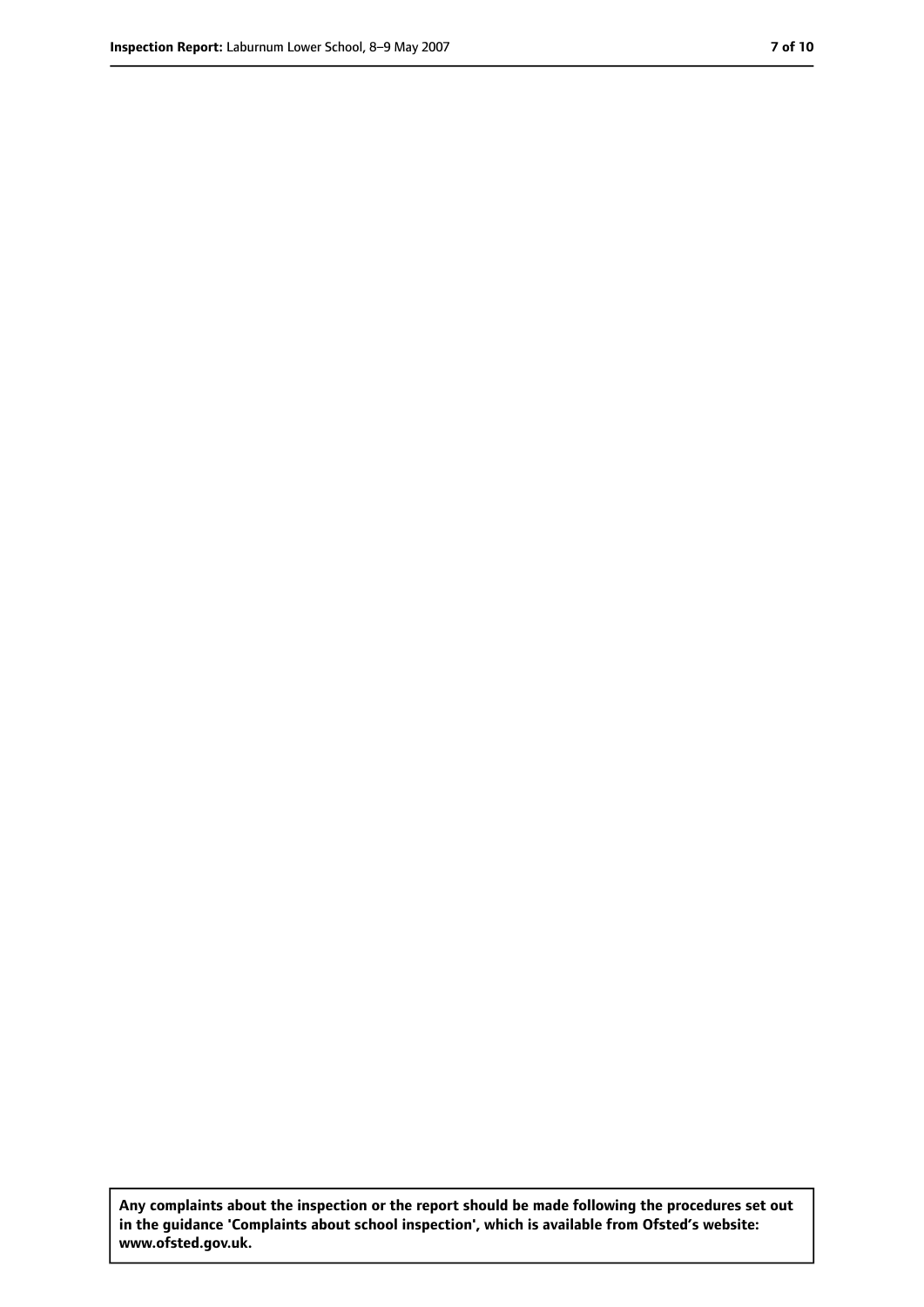#### **Annex A**

# **Inspection judgements**

| Key to judgements: grade 1 is outstanding, grade 2 good, grade 3 satisfactory, and grade 4 $\,$ | <b>School</b>  |
|-------------------------------------------------------------------------------------------------|----------------|
| inadequate                                                                                      | <b>Overall</b> |

## **Overall effectiveness**

| How effective, efficient and inclusive is the provision of education, integrated<br>care and any extended services in meeting the needs of learners? |     |
|------------------------------------------------------------------------------------------------------------------------------------------------------|-----|
| How well does the school work in partnership with others to promote learners'<br>well-being?                                                         |     |
| The quality and standards in the Foundation Stage                                                                                                    |     |
| The effectiveness of the school's self-evaluation                                                                                                    |     |
| The capacity to make any necessary improvements                                                                                                      |     |
| Effective steps have been taken to promote improvement since the last<br>inspection                                                                  | Yes |

## **Achievement and standards**

| How well do learners achieve?                                                                               |  |
|-------------------------------------------------------------------------------------------------------------|--|
| The standards <sup>1</sup> reached by learners                                                              |  |
| How well learners make progress, taking account of any significant variations between<br>groups of learners |  |
| How well learners with learning difficulties and disabilities make progress                                 |  |

## **Personal development and well-being**

| How good is the overall personal development and well-being of the<br>learners?                                  |  |
|------------------------------------------------------------------------------------------------------------------|--|
| The extent of learners' spiritual, moral, social and cultural development                                        |  |
| The behaviour of learners                                                                                        |  |
| The attendance of learners                                                                                       |  |
| How well learners enjoy their education                                                                          |  |
| The extent to which learners adopt safe practices                                                                |  |
| The extent to which learners adopt healthy lifestyles                                                            |  |
| The extent to which learners make a positive contribution to the community                                       |  |
| How well learners develop workplace and other skills that will contribute to<br>their future economic well-being |  |

## **The quality of provision**

| How effective are teaching and learning in meeting the full range of the<br>learners' needs?          |  |
|-------------------------------------------------------------------------------------------------------|--|
| How well do the curriculum and other activities meet the range of needs<br>and interests of learners? |  |
| How well are learners cared for, quided and supported?                                                |  |

 $^1$  Grade 1 - Exceptionally and consistently high; Grade 2 - Generally above average with none significantly below average; Grade 3 - Broadly average to below average; Grade 4 - Exceptionally low.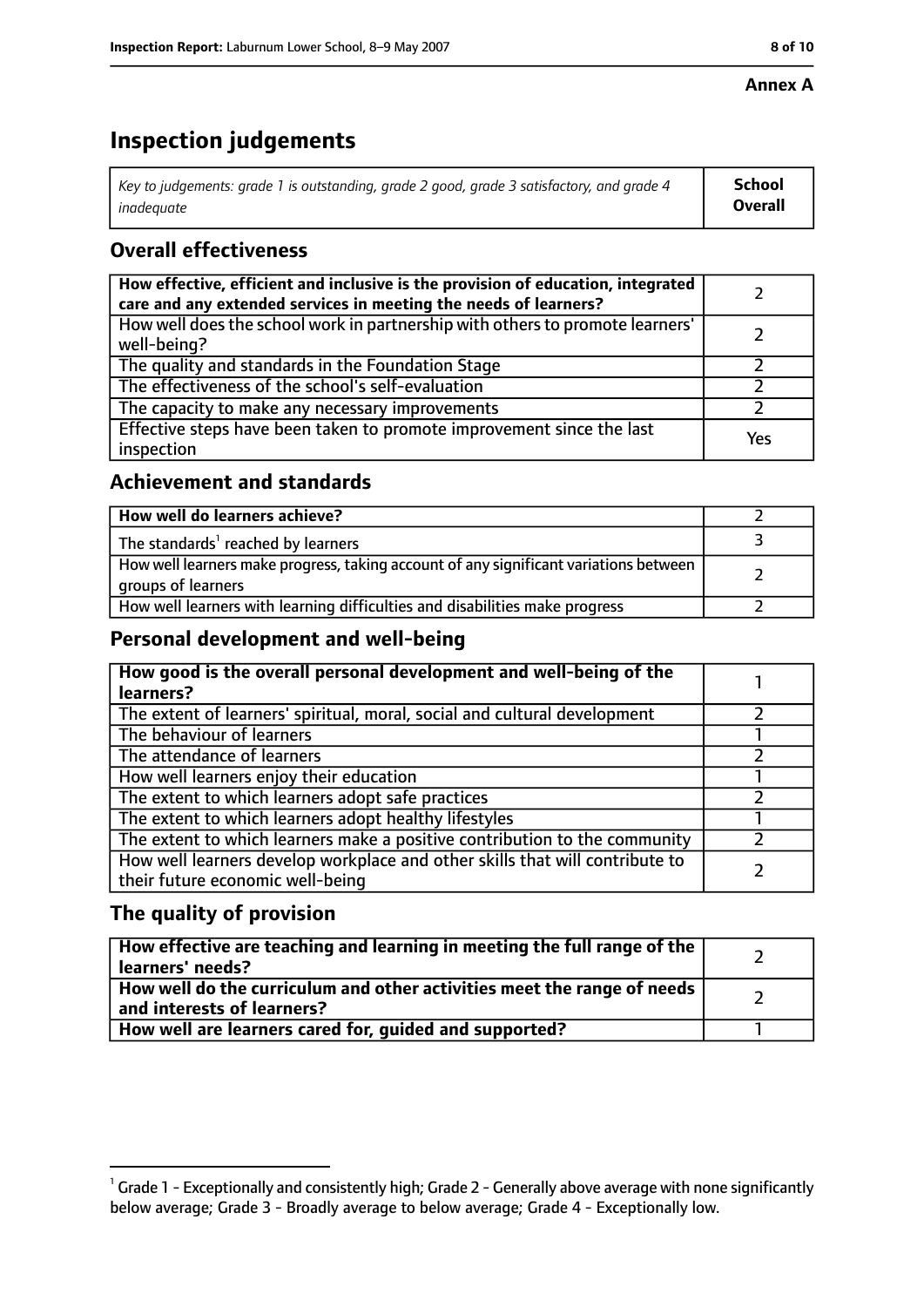# **Leadership and management**

| How effective are leadership and management in raising achievement<br>and supporting all learners?                                              |     |
|-------------------------------------------------------------------------------------------------------------------------------------------------|-----|
| How effectively leaders and managers at all levels set clear direction leading<br>to improvement and promote high quality of care and education |     |
| How effectively performance is monitored, evaluated and improved to meet<br>challenging targets                                                 |     |
| How well equality of opportunity is promoted and discrimination tackled so<br>that all learners achieve as well as they can                     |     |
| How effectively and efficiently resources, including staff, are deployed to<br>achieve value for money                                          |     |
| The extent to which governors and other supervisory boards discharge their<br>responsibilities                                                  |     |
| Do procedures for safequarding learners meet current government<br>requirements?                                                                | Yes |
| Does this school require special measures?                                                                                                      | No  |
| Does this school require a notice to improve?                                                                                                   | No  |